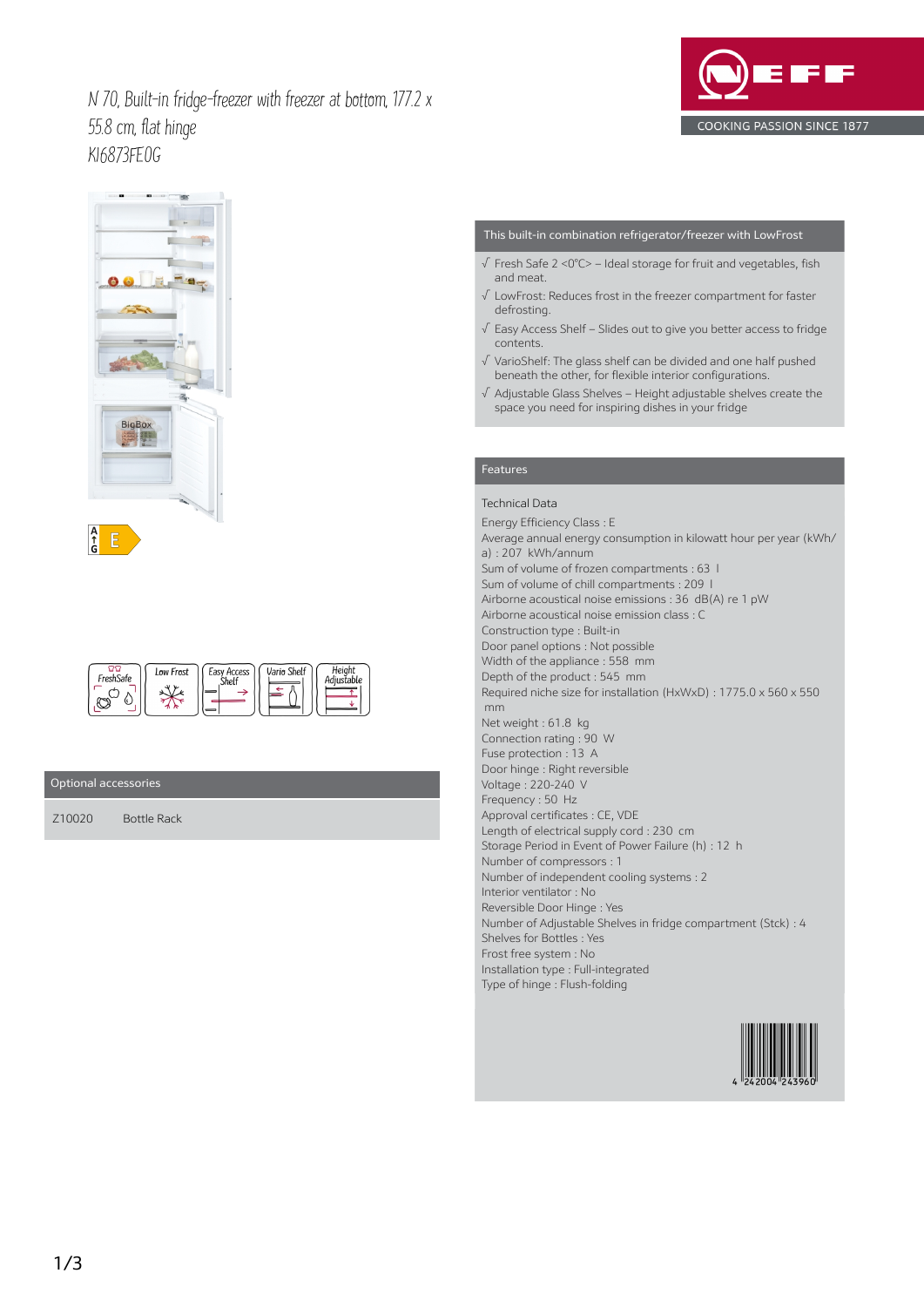# N 70, Built-in fridge-freezer with freezer at bottom, 177.2 x 55.8 cm, flat hinge KI6873FE0G



# Features

#### Functions

● Bright interior LED fridge light

## Design features

- Touchcontrol- Electronic Electronic controls for fridge and freezer
- FreshSense constant temperature by intelligent sensor technology - Constant temperature control by intelligent sensor technology
- Two separate cooling circuits allow independent temperature control and prevents the transference of humidity between the fridge and freezer cavity
- Super Cooling: automatic deactivation
- SuperFreeze function with automatic deactiviation
- Holiday mode
- Acoustic door open warning indicator
- Freezer malfunction warning signal: optical and acoustical

## Design features

- 5 safety glass shelves (4 height adjustable)
- 5 door trays, including 1x dairy compartment

#### Freshness System

● 1 FreshSafe 2 drawer; High humidity retains nutrients up to twice as long

#### Food freshness system

#### ● lowFrost freezer

- Removeable safety glass shelves in freezer
- 2 transparent freezer drawers, 1 bigbox

### Dimension and installation

- Dimensions: 177.2 cm H x 55.8 cm W x 54.5 cm D
- Niche Dimensions: 177.5 cm H x 56 cm W x 55 cm D

#### Key features - Fridge section

- Right hinged door, reversible
- Connection value 90 W
- $\bullet$  220 240 V

#### Key features - Freezer section

- KI6873FE0G
- bottle holder in door tray
- Country Specific Options

● Based on the results of the standard 24-hour test. Actual consumption depends on usage/position of the appliance.

#### Design features

Dimension and installation

Additional features

## Performance and Consumption

- EU19\_EEK\_D: E
- Total Volume : 272 l
- Net Fridge Volume : 209 l
- Net Freezer Volume : 63 l
- Freezing capacity 24h : 5 kg
- Annual Energy Consumption: 207 kWh/a
- Climate Class: SN-ST
- Noise Level : 36 dB , EU19\_Noise emission class\_D: C
- Temperature rise time : EU19\_Temperature rise time\_D: 12 H